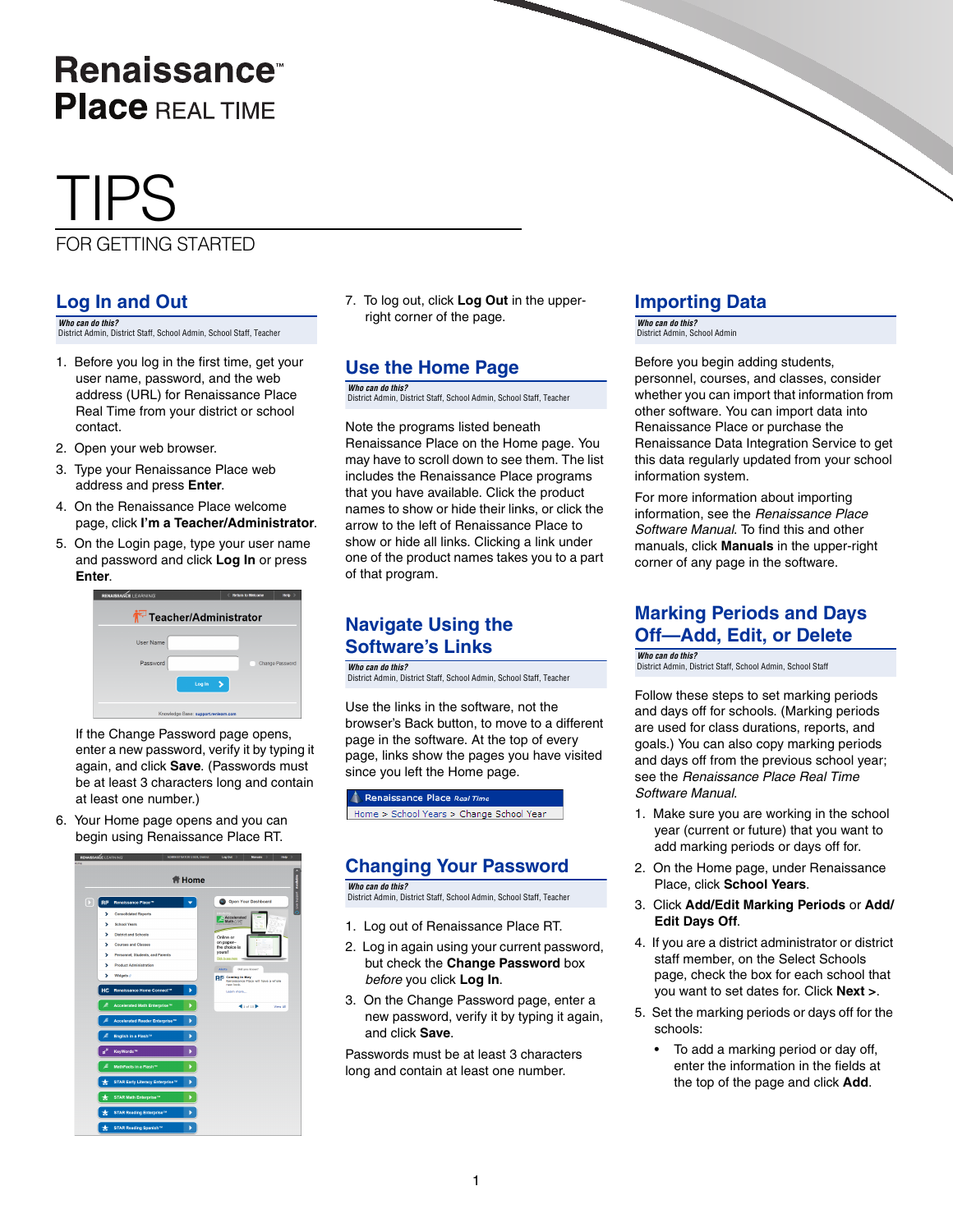- To edit a marking period or day off, click **Edit** in the Action column, make your changes, and click **Update**.
- To delete a marking period or day off, click **Delete** in the Action column.
- To re-sort the list by start date instead of by name, click **Start Date**.
- If you selected multiple schools, you can click the number of schools to see the school names.
- 6. Click **Save**.

#### **Personnel—Add, Edit, or Delete**

*Who can do this?*  District Admin, District Staff, School Admin

- 1. On the Home page, under Renaissance Place, click **Personnel, Students, and Parents**.
- 2. To add district personnel, click **Add District Personnel**, enter the information, and click **Save** (or **Save and Add** to add another).
- 3. To add school personnel, click **Add School Personnel** (or **Add Personnel**), enter the information, and click **Save** (or **Save and Add** to add another).
- 4. To edit or delete personnel information, click **View Personnel.** Use the search function to find a specific person, or click **Search** to list all personnel. Click **Select** in the row for the person whose information you want to edit.

| Renaissance Place Real Time                                                                |
|--------------------------------------------------------------------------------------------|
| Home > Personnel, Students, and Parents > Select Pe                                        |
| <b>Select Personnel Record</b><br>Enter the search criteria and select a personnel record. |
| <b>Search for Personnel</b>                                                                |
| <b>First Name</b>                                                                          |
| <b>Last Name</b>                                                                           |
| School All schools                                                                         |
| Show Inactive/Unassigned Personnel Records                                                 |
| Search<br>Cancel                                                                           |

Use the task menu on the left to update that person's personnel record or school assignments or to delete/inactivate that person in the database.

#### **Students—Add, Edit, or Delete Information or Characteristics**

#### *Who can do this?*  District Admin, District Staff, School Admin

On the Home page, under Renaissance Place, click **Personnel, Students, and Parents**. Then, do any of the following:

- **To add a student,** click **Add Student**, enter the information, and click **Save** (or **Save and Add** to add another).
- **To edit or delete student information,** click **View Students**. Use the search function to find a specific student, or select a school and click **Search** to list all students in the school. Click the name of the student whose information you want to edit.

On the tabs on the Student Information page, you can update that student's personal information (or delete the student), edit the student's characteristics, or enroll or unenroll the student in a school or class.

- **To add a characteristic,** click **Set Up Characteristics** under Related Student Tasks. Next, select the school to which the characteristic will be assigned (either **All Schools** or an individual school). Then, click **Add Characteristic**, enter the name of the new characteristic, and click **Add.**
- **To edit or delete a characteristic,** click **Set Up Characteristics** under Related Student Tasks, then select the school for which the characteristic will be edited or deleted (either **All Schools** or an individual school).

Click **Edit** or **Delete** next to the characteristic you want to update or delete.

- If you are editing the characteristic, make your changes, click **Save,** and then click **Done.**
- If you are deleting a characteristic, click **OK** in the confirmation message.

| Renaissance Place Real Time                                                                            |                          |               |
|--------------------------------------------------------------------------------------------------------|--------------------------|---------------|
| Home > Personnel, Students, and Parents > Manage Student Characteristics                               |                          |               |
| <b>Manage Student Characteristics</b><br>Use the links to add, edit or delete a student characteristic |                          |               |
| Add Characteristic                                                                                     |                          |               |
| School: North Terra Grade School V                                                                     |                          |               |
| <b>Existing Characteristics</b>                                                                        | School                   | <b>Action</b> |
| <b>Advanced Year</b>                                                                                   | North Terra Grade School | Edit   Delete |
| Americans With Disabilities (ADA)                                                                      | Shared                   | Edit   Delete |
| At-Rick Students                                                                                       | Shared                   | Edit   Delete |
| <b>Bilingual Education</b>                                                                             | Shared                   | Edit   Delete |
| English as a Second Language (ESL)                                                                     | Shared                   | Edit   Delete |
| Free Lunch                                                                                             | Shared                   | Edit   Delete |
| Gifted/Talented                                                                                        | Shared                   | Edit   Delete |
| Learning Disabled                                                                                      | Shared                   | Edit   Delete |

#### **Courses and Classes—Add**

*Who can do this?*  District Admin, District Staff, School Admin, School Staff

- 1. On the Home page, under Renaissance Place, click **Courses and Classes**.
- 2. Select the school from the **School** dropdown list.
- 3. To add a course, click **Add Course**, enter the information, and click **Save** (or **Save and Add** to add another).
- 4. After you add a course, you can add its classes. On the course page (which you see after clicking the course name), click **Add Class**.

On the Add Class page, enter the class name, choose a primary teacher, and choose the marking period that shows the duration of the class.

Next, check the products that the class will use. Students in the class can only use the products that you choose.

To enroll students in the class, click **Add Students**; then, search for students, check the boxes next to the students you want to enroll, and click **Add**. When you've added all the students, click **Continue**.

Click **Save** on the Add Class page to finish adding the class.

#### **Check Software Requirements**

*Who can do this?* 

District Admin, District Staff, School Admin, School Staff, Teacher

To see if a computer has the necessary software to use Renaissance Place Real Time, click **Check Software Requirements** on the Renaissance Place welcome page **A** before you log in.



The Software Requirements page opens. This page includes:

- The server name or address **B**.
- The Renaissance Place ID C, a unique identifier that provides a shortcut to your Renaissance Place site. It can be used during setup of Accelerated Reader on

**Renaissance**<sup>®</sup> **Place REAL TIME** TIPS for Getting Started